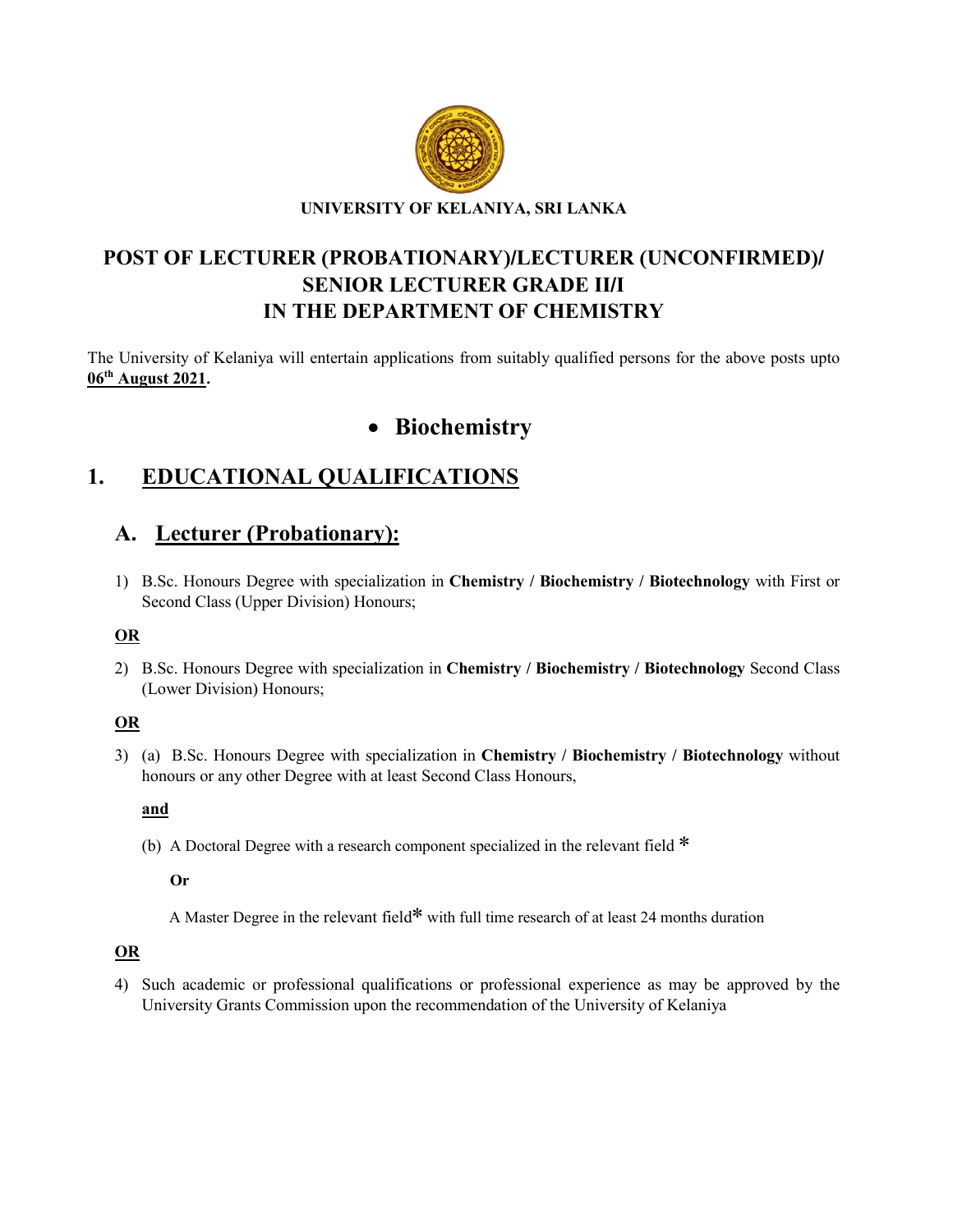#### NOTES:

- I. Candidates who are eligible under category A (1) above will be interviewed and evaluated first.
- II. Candidates who are eligible under Category A  $(2)$  and A  $(3)$  above could be invited for an interview only if applicants qualified under category  $A(1)$  above are either not available or found to be unsuitable by the Selection Committee after interview and evaluation. Appointment of Candidates under Categories A (2) and A (3) would require the approval of the University Grants Commission.
- III. Candidates eligible under category A (4) above will be invited for an interview only if there are no suitable candidates under category  $A(1)$ ,  $A(2)$  and  $A(3)$ . Appointment of a candidate under category  $A(4)$  requires the approval of the University Grants Commission.
- IV. All candidates are required to make a presentation before the Selection Committee in order to prove their teaching ability as Lecturer (Probationary).

# (B) Lecturer (Unconfirmed):

(1) Candidates who are applying for above post should possess academic qualifications required for Lecturer (Probationary).

#### AND

(2) (i) A Doctoral Degree with a research component specialized in the relevant field  $*$ 

or

(ii) A Master Degree in the relevant field\* with full time research of at least 24 months duration

#### AND

(3) Less than (06) years experience in one or more of the following:

- i. Teaching at University Level,
- ii. Professional experience,
- iii. Research in a recognized Institution,
- iv. Postgraduate Studies to acquire the qualifications stipulated at (2) above.

## C. Senior Lecturer Grade II :

(1) Candidates who are applying for above post should possess academic qualifications required for Lecturer (Probationary)

## AND

- (2) (i) A Doctoral Degree with a research component specialized in the relevant field\* or
	- (ii) A Master Degree in the relevant field\* with full time research of at least 24 months duration

## AND

- (3) At least six (06) years experience in one or more of the following:
	- I. Teaching at University Level,
	- II. Professional experience,
- III. Research in a recognized Institution,
- IV. Postgraduate Studies to acquire the qualifications stipulated at (2) above.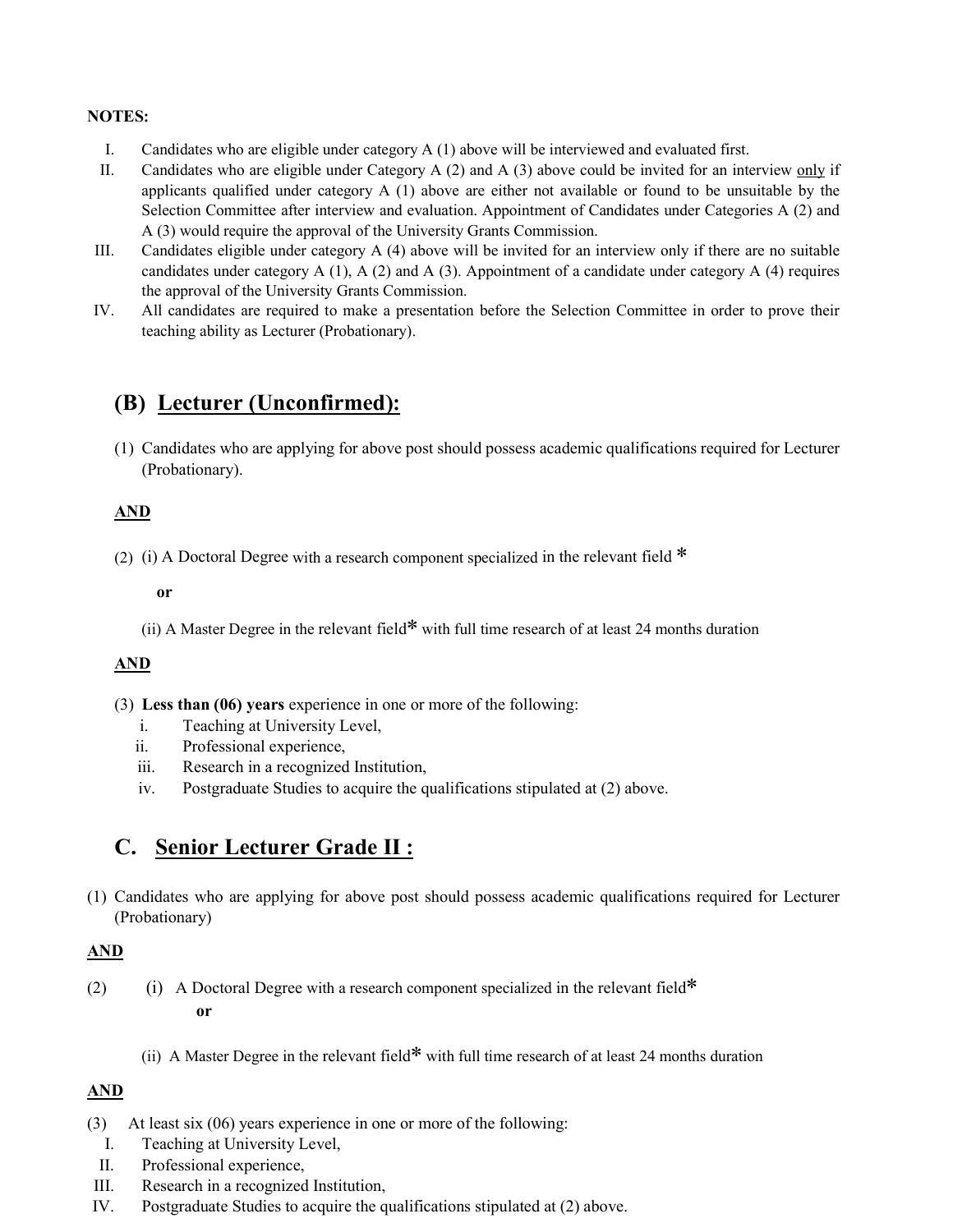## D. Senior Lecturer Grade I

(1) Candidates who are applying for above post should possess academic qualifications required for Lecturer (Probationary)

## AND

- (2) (i) A Doctoral Degree in the relevant field $*$  or
	- (ii) A Master Degree in the relevant field \* with full time research of at least 24 months duration

## AND

- (3) At least twelve (12) years experience {of which not less than six (06) years should have been after obtaining qualifications stipulated in 2 above} in one or more of the following:
	- I. Teaching at University Level,
	- II. Professional experience,
	- III. Research in a recognized Institution,
	- IV. Postgraduate Studies

## \*Relevant field: Bioprocess Technology / Bioprocess Engineering / Industrial Biochemistry / Industrial Biotechnology

*Preference will be given to applicants with relevant research experience with publications* 

## 2. SALARY AND OTHER CONDITIONS OF APPOINTMENT:

Salary Code: U-AC 3 (for Lecturer (Probationary)/Lecturer (Unconfirmed)/ Senior Lecturer Gr. II/I)

| $U$ -AC $3(IV)$ | : Lecturer (Probationary):<br>$Rs.54,600 - 10 \times 1,335; -67,590 \text{ p.m.}$          |
|-----------------|--------------------------------------------------------------------------------------------|
| $U-AC$ 3(III)   | $\therefore$ Lecturer (Unconfirmed):<br>$Rs.69,580 - 5 \times 1,630 - 77,730 \text{ p.m.}$ |
| $U-AC3$ (II)    | : Senior Lecturer Grade II:<br>$Rs.79,360 - 11 \times 1,630 - 97,290 \text{ p.m.}$         |
| $U-AC3$ (I)     | : Senior Lecturer Grade I:<br>Rs. $91,310 - 7 \times 2,170 - 106,500 \text{ p.m.}$         |

(In addition to the salary an academic allowance for the post A, 115% post B, 131% and for the post C, and D, 151% of the salary will also be paid.)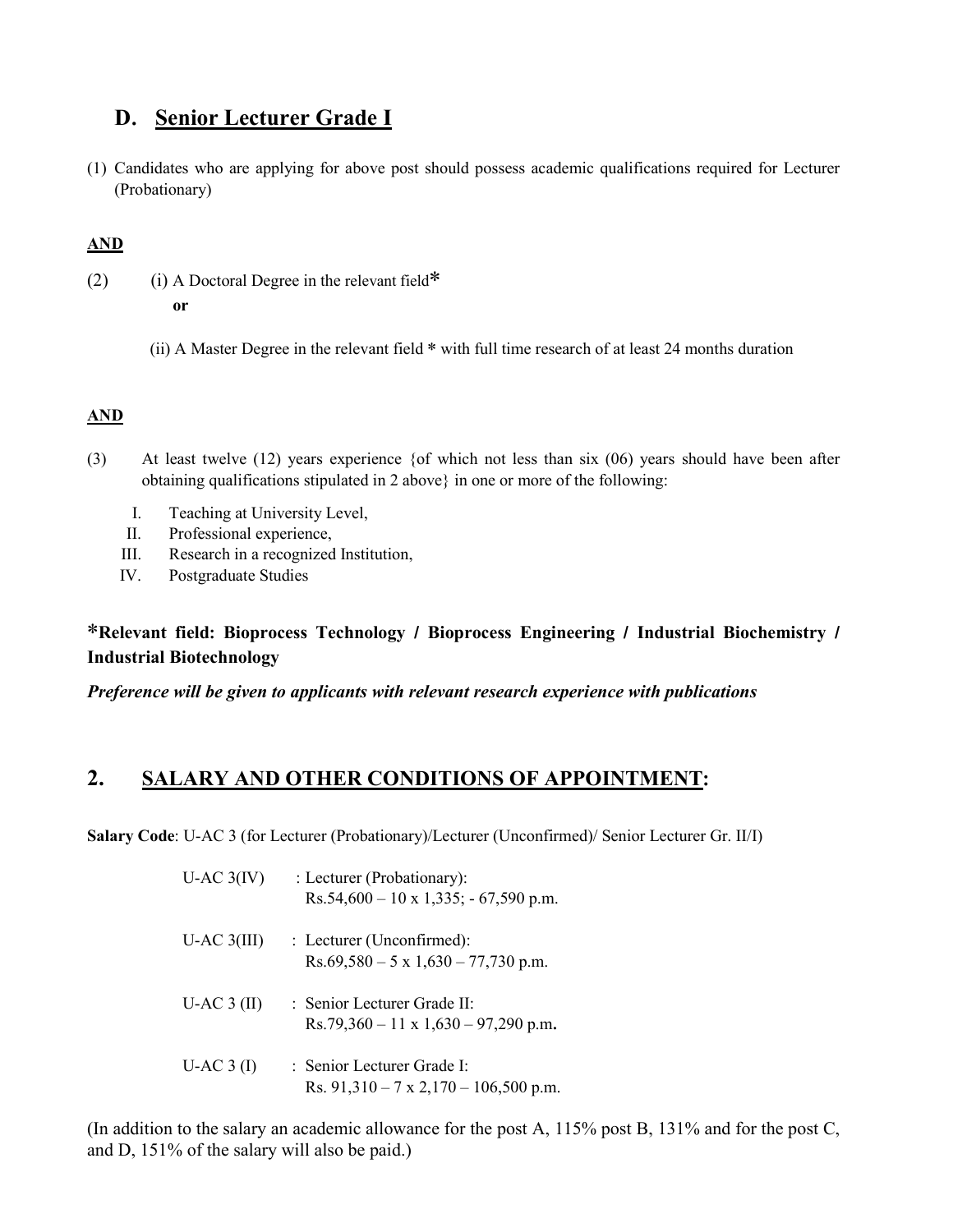#### Sabbatical Leave:

The holders of the posts of Senior Lecturer Grade II and above are eligible for one year of sabbatical leave with full pay or two years of leave without pay on completion of seven years of service. Those proceeding abroad on sabbatical leave are eligible to receive full passage for self and spouse.

#### Benefits:

Appointee will become a contributor to the Universities Provident Fund, contributing 10% of the monthly salary. The University will contribute 8%, 7% and 3% of the monthly salary to the University Pension Scheme, University Provident Fund and Employees Trust Fund respectively.

#### IMPORTANT

Applicants from Higher Educational Institutions, Government Departments and Government Corporations should apply through the Heads of such Institutions. Applications which do not conform to this requirement will be rejected. Such applicants are strongly advised to submit an advance copy to the Deputy Registrar/Academic Establishment, University of Kelaniya, Kelaniya before the 06<sup>th</sup> August 2021.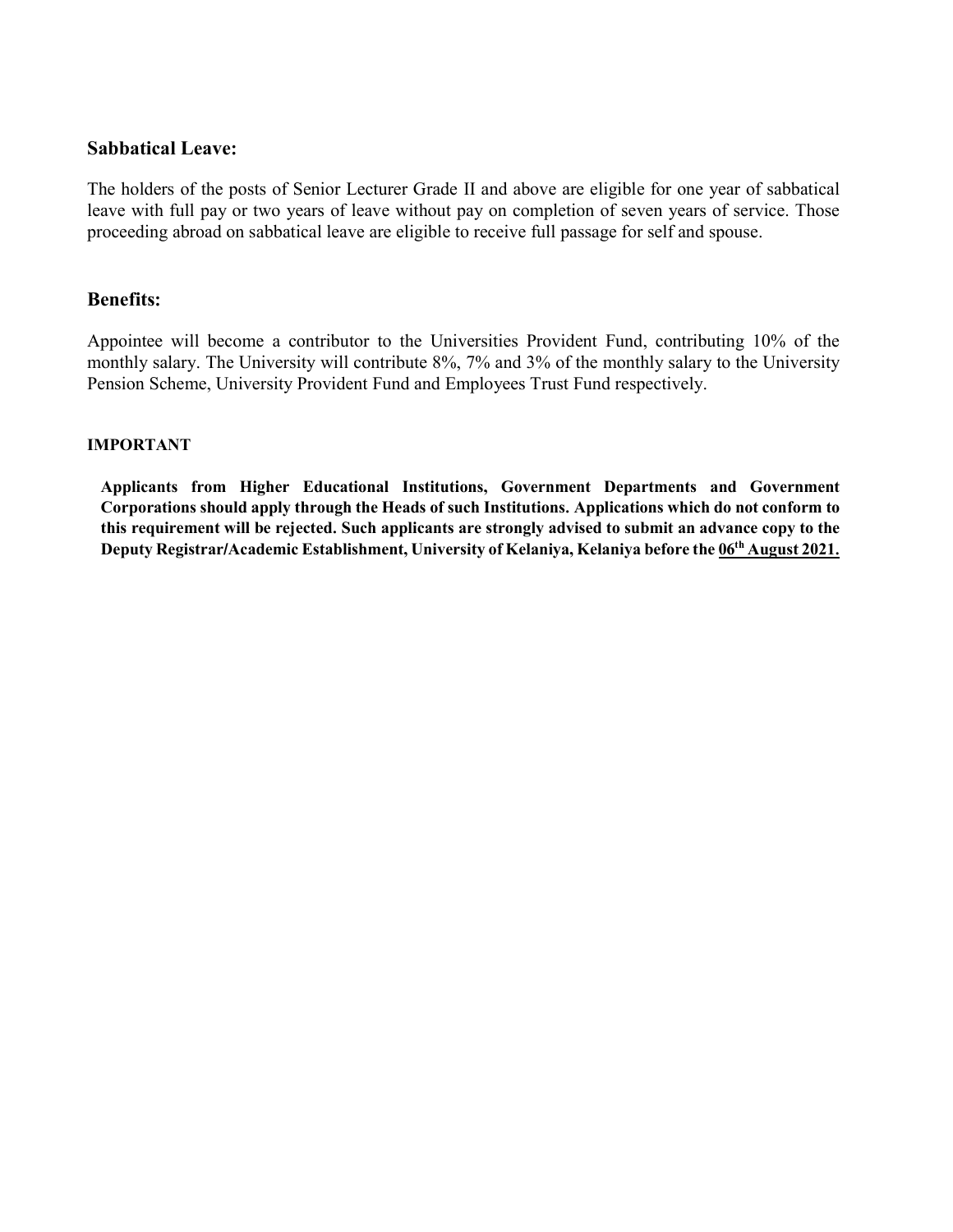

#### UNIVERSITY OF KELANIYA, SRI LANKA

# POST OF LECTURER (PROBATIONARY)/LECTURER (UNCONFIRMED)/ SENIOR LECTURER GRADE II/I IN THE DEPARTMENT OF CHEMISTRY

The University of Kelaniya will entertain applications from suitably qualified persons for the above posts upto 06th August 2021.

# • Chemistry

# 1. EDUCATIONAL QUALIFICATIONS

## A. Lecturer (Probationary):

1) B.Sc. Honours Degree with specialization in Chemistry with First or Second Class (Upper Division) Honours;

### OR

2) B.Sc. Honours Degree with specialization in Chemistry Second Class (Lower Division) Honours;

## OR

3) (a) B.Sc. Honours Degree with specialization in Chemistry without honours or any other Degree with at least Second Class Honours,

and

(b) A Doctoral Degree with a research component specialized in the relevant field \*

Or

A Master Degree in the relevant field\* with full time research of at least 24 months duration

## OR

4) Such academic or professional qualifications or professional experience as may be approved by the University Grants Commission upon the recommendation of the University of Kelaniya

#### NOTES:

- I. Candidates who are eligible under category A (1) above will be interviewed and evaluated first.
- II. Candidates who are eligible under Category A (2) and A (3) above could be invited for an interview only if applicants qualified under category  $A(1)$  above are either not available or found to be unsuitable by the Selection Committee after interview and evaluation. Appointment of Candidates under Categories A (2) and A (3) would require the approval of the University Grants Commission.
- III. Candidates eligible under category A (4) above will be invited for an interview only if there are no suitable candidates under category A (1), A (2) and A (3). Appointment of a candidate under category A(4) requires the approval of the University Grants Commission.
- IV. All candidates are required to make a presentation before the Selection Committee in order to prove their teaching ability as Lecturer (Probationary).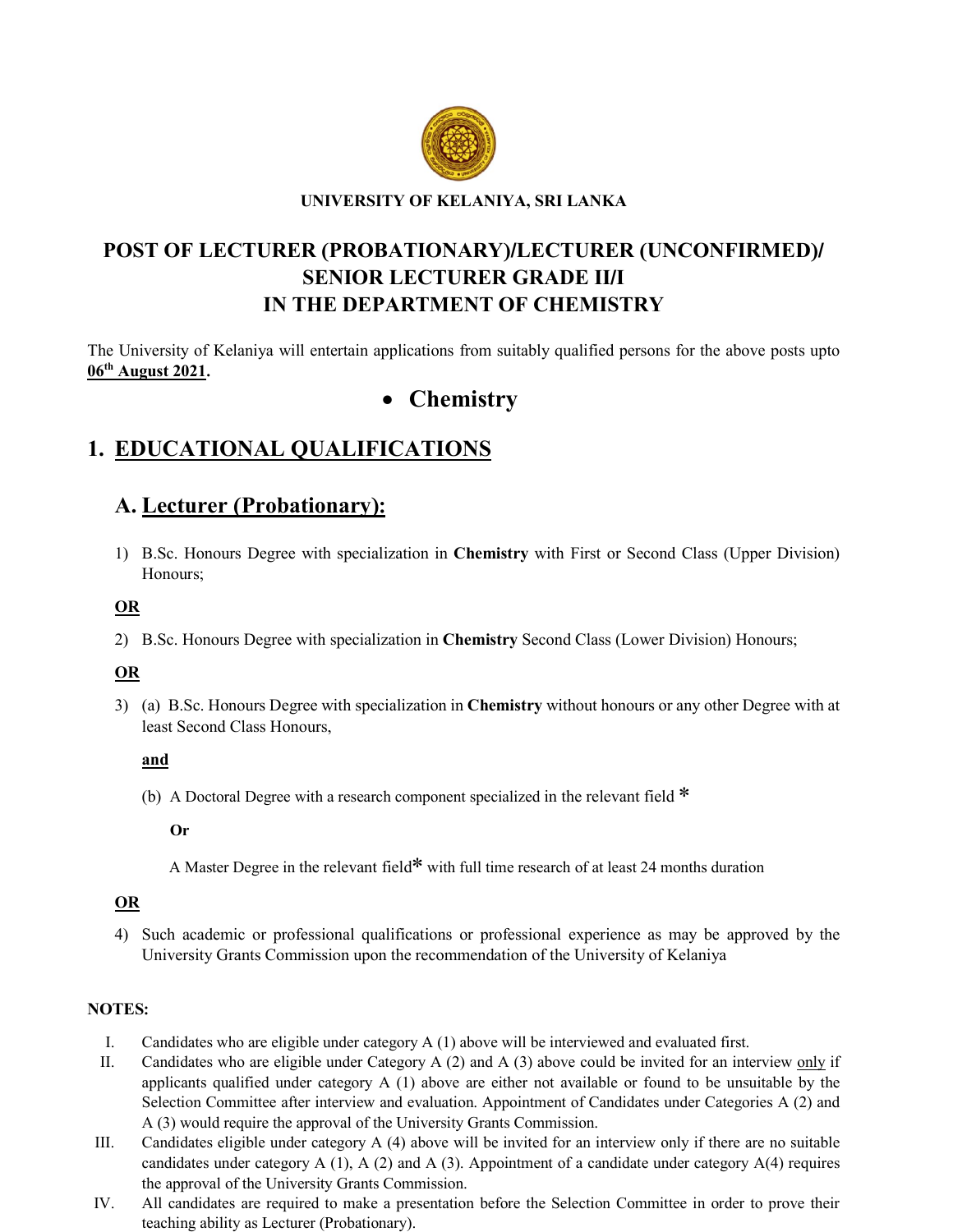## B. Lecturer (Unconfirmed) :

(1) Candidates who are applying for above post should possess academic qualifications required for Lecturer (Probationary).

## AND

(2) (i) A Doctoral Degree with a research component specialized in the relevant field  $*$ 

#### or

(ii) A Master Degree in the relevant field\* with full time research of at least 24 months duration

## AND

- (3) Less than (06) years experience in one or more of the following:
	- i. Teaching at University Level,
	- ii. Professional experience,
	- iii. Research in a recognized Institution,
	- iv. Postgraduate Studies to acquire the qualifications stipulated at (2) above.

# C. Senior Lecturer Grade II :

(1) Candidates who are applying for above post should possess academic qualifications required for Lecturer (Probationary)

## AND

- (2) (i) A Doctoral Degree with a research component specialized in the relevant field\* or
	- (ii) A Master Degree in the relevant field\* with full time research of at least 24 months duration

## AND

- (3) At least six (06) years experience in one or more of the following:
	- I. Teaching at University Level,
	- II. Professional experience,
- III. Research in a recognized Institution,
- IV. Postgraduate Studies to acquire the qualifications stipulated at (2) above.

## D. Senior Lecturer Grade I

(1) Candidates who are applying for above post should possess academic qualifications required for Lecturer (Probationary)

## AND

(2) (i) A Doctoral Degree in the relevant field\*

or

(ii) A Master Degree in the relevant field \* with full time research of at least 24 months duration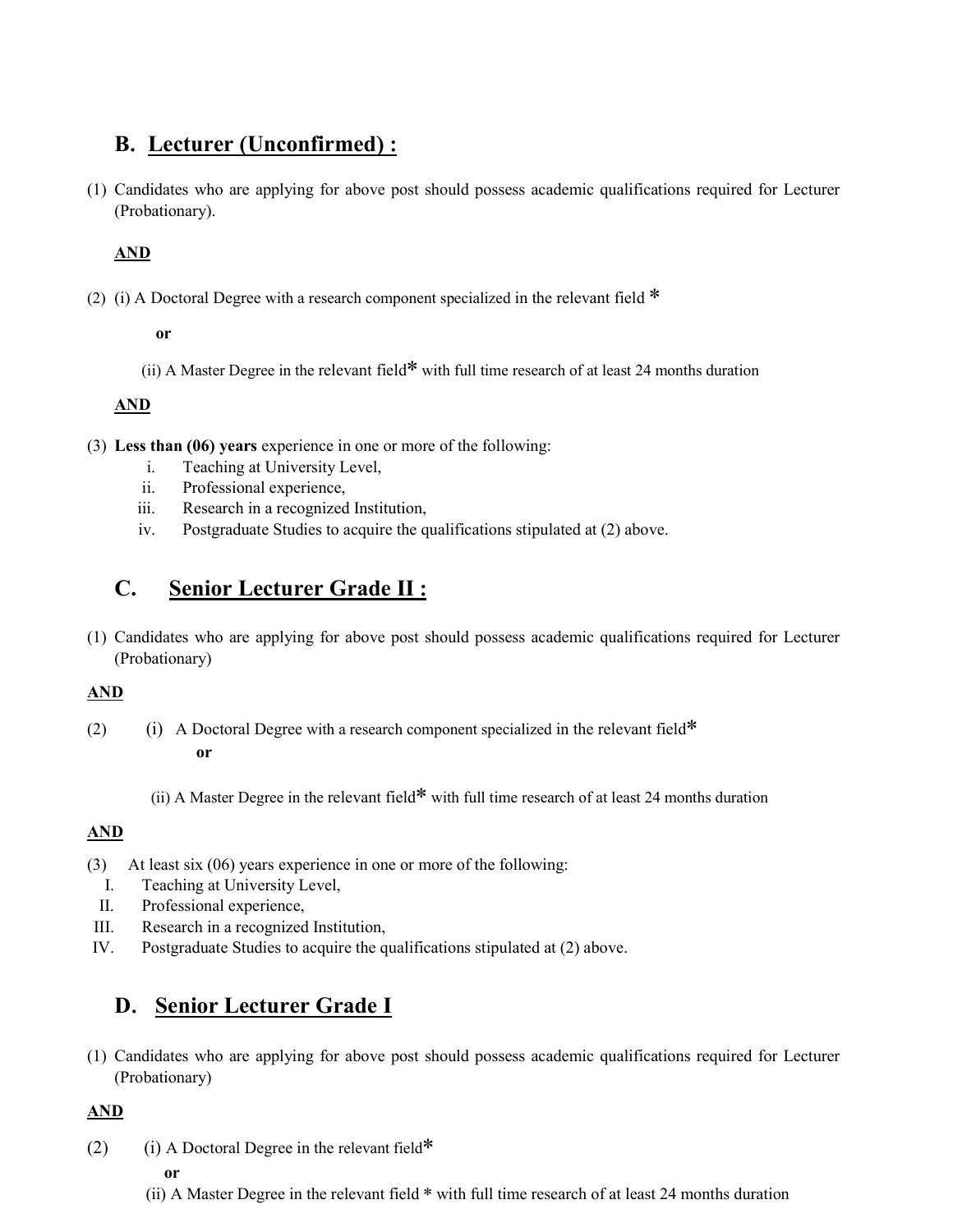#### AND

- (3) At least twelve (12) years experience {of which not less than six (06) years should have been after obtaining qualifications stipulated in 2 above} in one or more of the following:
	- I. Teaching at University Level,
	- II. Professional experience,
	- III. Research in a recognized Institution,
	- IV. Postgraduate Studies

#### \*Relevant field: Analytical Chemistry involving method development and instrumentation

*Preference will be given to applicants with relevant research experience with publications*.

## 2. SALARY AND OTHER CONDITIONS OF APPOINTMENT:

Salary Code: U-AC 3 (for Lecturer (Probationary)/Lecturer (Unconfirmed)/ Senior Lecturer Gr. II/I)

| $U$ -AC $3(IV)$ | : Lecturer (Probationary):<br>$Rs.54,600 - 10 \times 1,335$ ; $- 67,590 \text{ p.m.}$           |
|-----------------|-------------------------------------------------------------------------------------------------|
| $U-AC$ 3(III)   | $\therefore$ Lecturer (Unconfirmed):<br>$Rs.69,580 - 5 \times 1,630 - 77,730 \text{ p.m.}$      |
| $U-AC3$ (II)    | $\cdot$ Senior Lecturer Grade II $\cdot$<br>$Rs.79,360 - 11 \times 1,630 - 97,290 \text{ p.m.}$ |
| $U-AC3$ (I)     | : Senior Lecturer Grade I:<br>$Rs.91,310 - 7 \times 2,170 - 106,500 \text{ p.m.}$               |

(In addition to the salary an academic allowance for the post A, 115% post B, 131% and for the post C, and D, 151% of the salary will also be paid.)

#### Sabbatical Leave:

The holders of the posts of Senior Lecturer Grade II and above are eligible for one year of sabbatical leave with full pay or two years of leave without pay on completion of seven years of service. Those proceeding abroad on sabbatical leave are eligible to receive full passage for self and spouse.

#### Benefits:

Appointee will become a contributor to the Universities Provident Fund, contributing 10% of the monthly salary. The University will contribute 8%, 7% and 3% of the monthly salary to the University Pension Scheme, University Provident Fund and Employees Trust Fund respectively.

#### IMPORTANT

Applicants from Higher Educational Institutions, Government Departments and Government Corporations should apply through the Heads of such Institutions. Applications which do not conform to this requirement will be rejected. Such applicants are strongly advised to submit an advance copy to the Deputy Registrar/Academic Establishment, University of Kelaniya, Kelaniya before the 06<sup>th</sup> August 2021.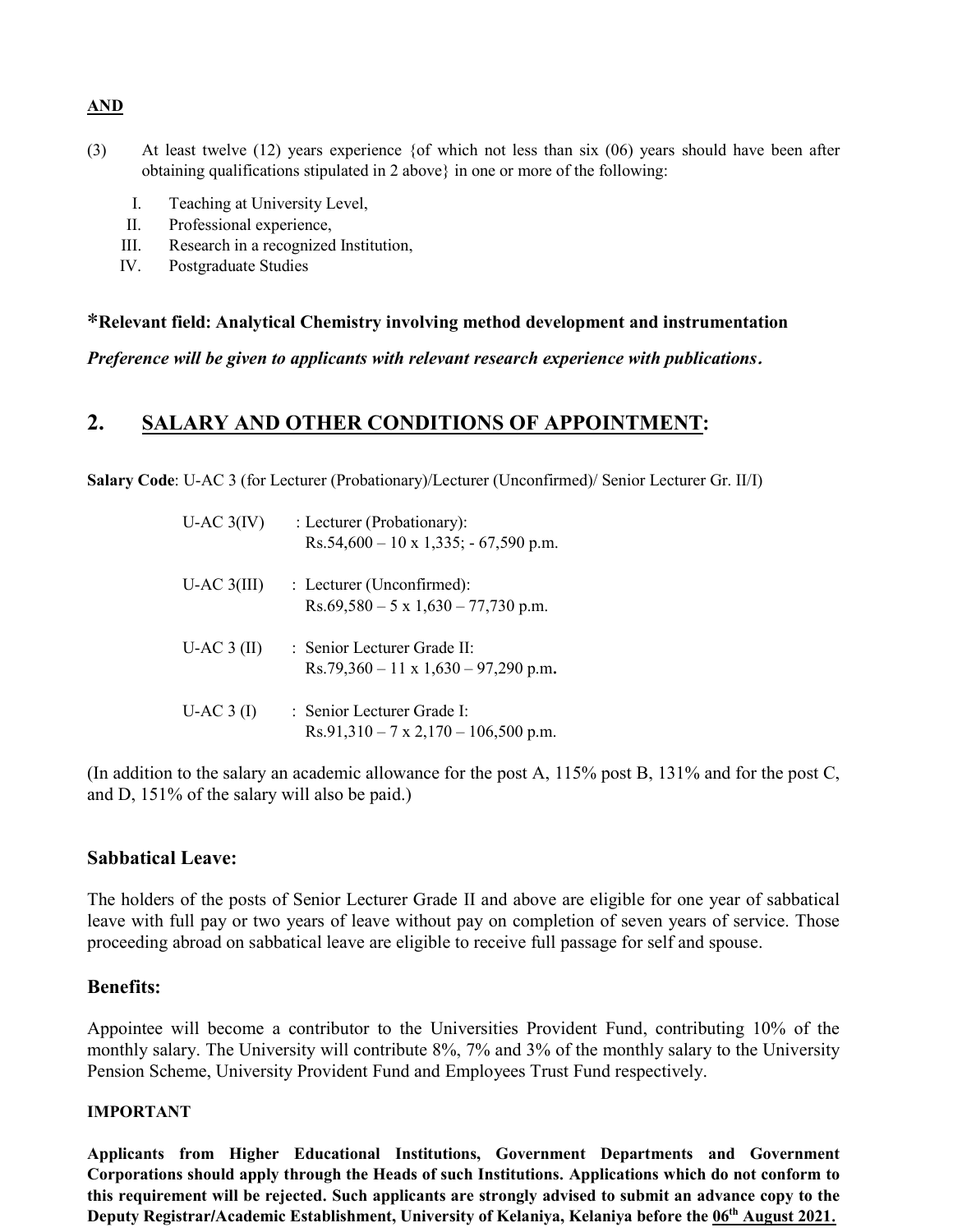

#### UNIVERSITY OF KELANIYA, SRI LANKA

## POST OF LECTURER (PROBATIONARY)/LECTURER (UNCONFIRMED)/ SENIOR LECTURER GRADE II/I IN THE DEPARTMENT OF CHEMISTRY

The University of Kelaniya will entertain applications from suitably qualified persons for the above posts upto 06<sup>th</sup> of August 2021.

# • Applied Chemistry

## 1. EDUCATIONAL QUALIFICATIONS

## A. Lecturer (Probationary):

1) B.Sc. Honours Degree with specialization in Chemistry / Chemical and Process Engineering / Materials Science and Engineering with First or Second Class (Upper Division) Honours;

#### OR

2) B.Sc. Honours Degree with specialization in Chemistry / Chemical and Process Engineering / Materials Science and Engineering Second Class (Lower Division) Honours;

#### OR

3) (a) B.Sc. Honours Degree with specialization in Chemistry / Chemical and Process Engineering / Materials Science and Engineering without honours or any other Degree with at least Second Class Honours,

#### and

(b) A Doctoral Degree with a research component specialized in the relevant field \*

or

A Master Degree in the relevant field\* with full time research of at least 24 months duration

#### OR

4) Such academic or professional qualifications or professional experience as may be approved by the University Grants Commission upon the recommendation of the University of Kelaniya

#### NOTES:

- I. Candidates who are eligible under category A (1) above will be interviewed and evaluated first.
- II. Candidates who are eligible under Category A (2) and A (3) above could be invited for an interview only if applicants qualified under category  $A(1)$  above are either not available or found to be unsuitable by the Selection Committee after interview and evaluation. Appointment of Candidates under Categories A (2) and A (3) would require the approval of the University Grants Commission.
- III. Candidates eligible under category A (4) above will be invited for an interview only if there are no suitable candidates under category A (1), A (2) and A (3). Appointment of a candidate under category  $A(4)$  requires the approval of the University Grants Commission.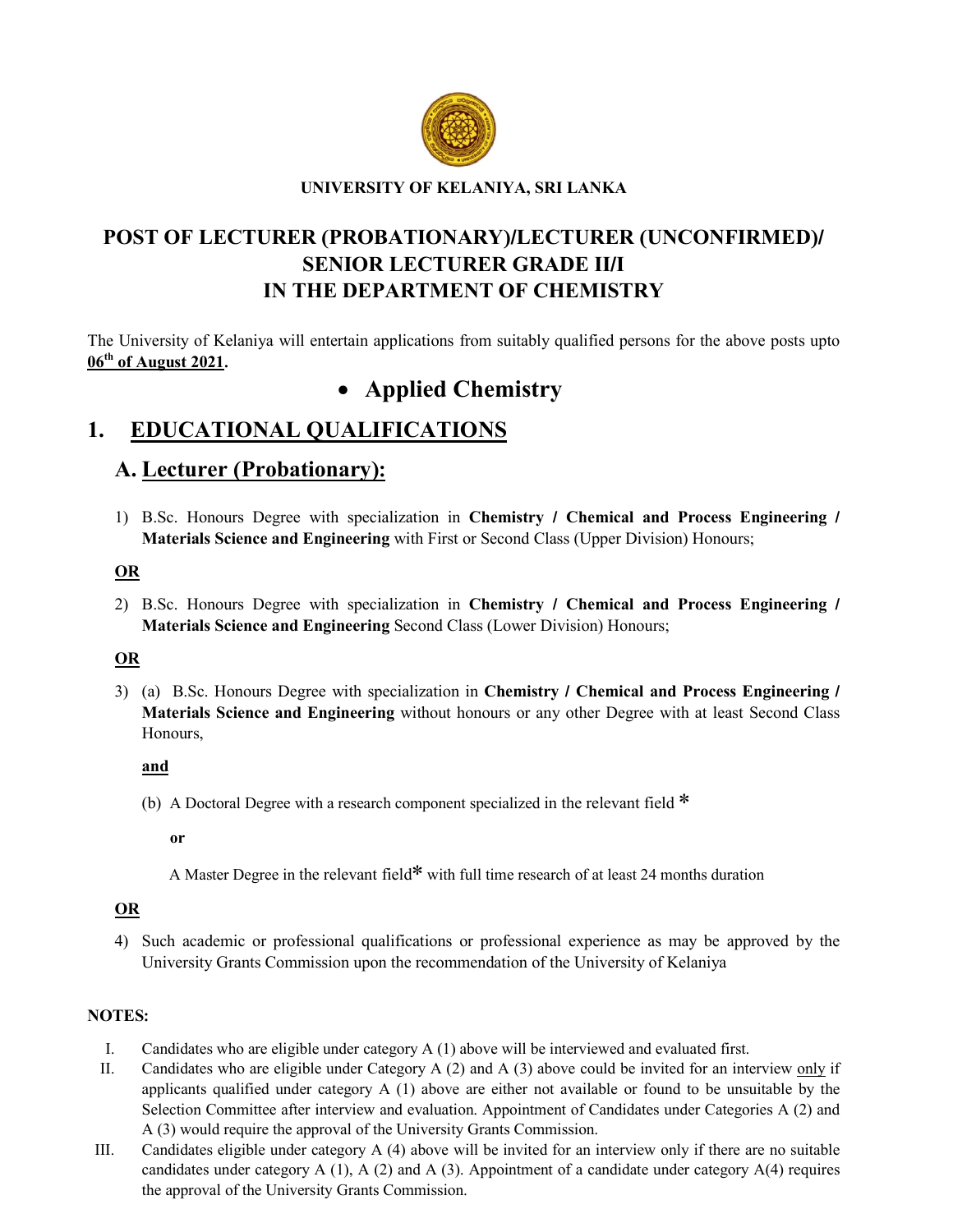IV. All candidates are required to make a presentation before the Selection Committee in order to prove their teaching ability as Lecturer (Probationary).

## B. Lecturer (Unconfirmed) :

(1) Candidates who are applying for above post should possess academic qualifications required for Lecturer (Probationary).

## AND

(2) (i) A Doctoral Degree with a research component specialized in the relevant field  $*$ 

or

(ii) A Master Degree in the relevant field\* with full time research of at least 24 months duration

## AND

- (3) Less than (06) years experience in one or more of the following:
	- i. Teaching at University Level,
	- ii. Professional experience,
	- iii. Research in a recognized Institution,
	- iv. Postgraduate Studies to acquire the qualifications stipulated at (2) above.

## C. Senior Lecturer Grade II :

(1) Candidates who are applying for above post should possess academic qualifications required for Lecturer (Probationary)

## AND

- (2) (i) A Doctoral Degree with a research component specialized in the relevant field\* or
	- (ii) A Master Degree in the relevant field\* with full time research of at least 24 months duration

## AND

- (3) At least six (06) years experience in one or more of the following:
	- I. Teaching at University Level,
	- II. Professional experience,
- III. Research in a recognized Institution,
- IV. Postgraduate Studies to acquire the qualifications stipulated at (2) above.

## D. Senior Lecturer Grade I

(1) Candidates who are applying for above post should possess academic qualifications required for Lecturer (Probationary)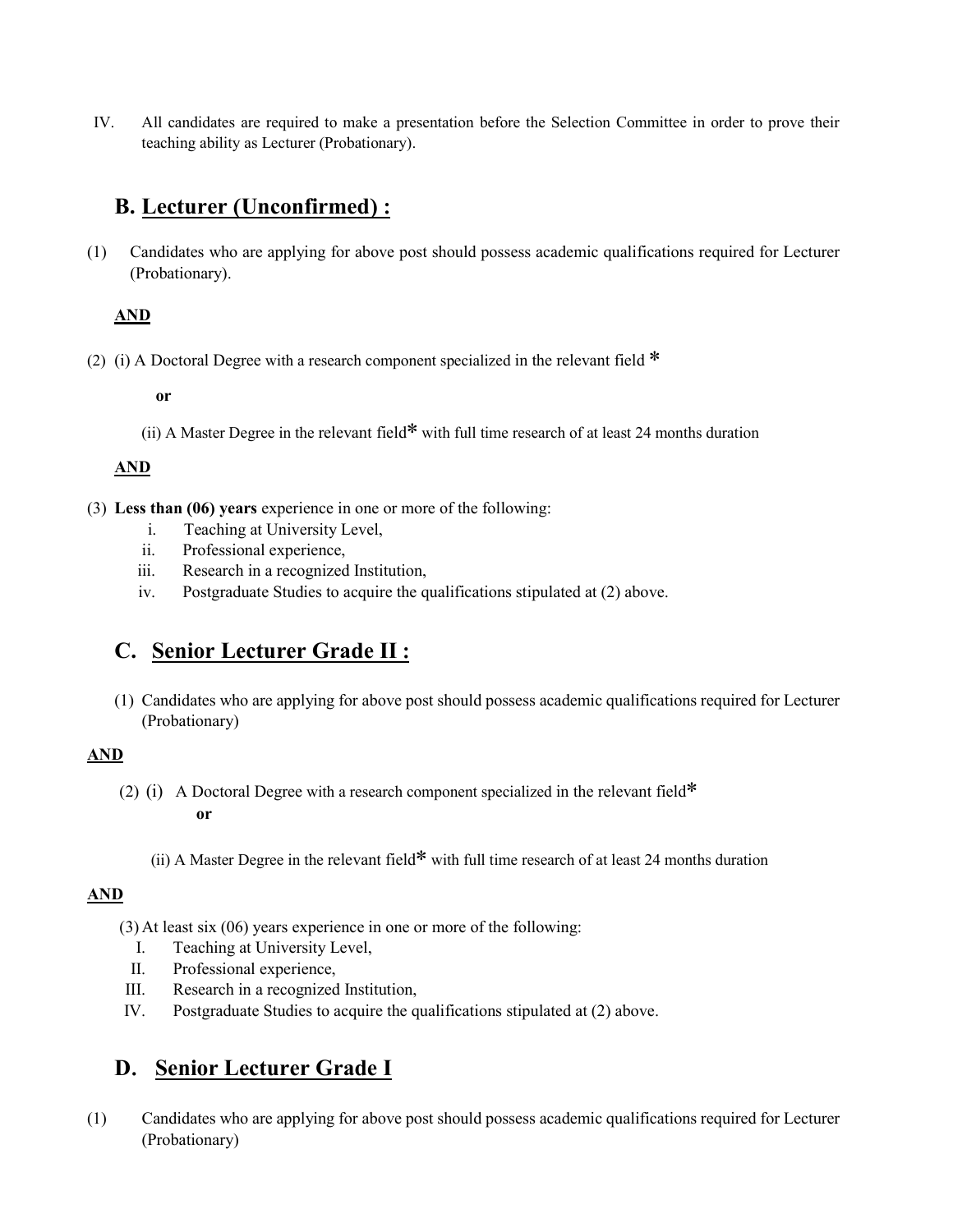### AND

- (2) (i) A Doctoral Degree in the relevant field\*
	- or
	- (ii) A Master Degree in the relevant field \* with full time research of at least 24 months duration

## AND

- (3) At least twelve (12) years experience {of which not less than six (06) years should have been after obtaining qualifications stipulated in 2 above} in one or more of the following:
	- I. Teaching at University Level,
	- II. Professional experience,
	- III. Research in a recognized Institution,
	- IV. Postgraduate Studies

### \*Relevant field: Applied Chemistry

*Preference will be given to applicants having relevant research experience with practical exposure to industrial applications as evident from research publications*.

## 2. SALARY AND OTHER CONDITIONS OF APPOINTMENT:

Salary Code: U-AC 3 (for Lecturer (Probationary)/Lecturer (Unconfirmed)/ Senior Lecturer Gr. II/I)

| $U$ -AC $3(IV)$ | : Lecturer (Probationary):<br>$Rs.54,600 - 10 \times 1,335$ ; $- 67,590 \text{ p.m.}$           |
|-----------------|-------------------------------------------------------------------------------------------------|
| $U-AC$ 3(III)   | : Lecturer (Unconfirmed):<br>$Rs.69,580 - 5 \times 1,630 - 77,730 \text{ p.m.}$                 |
| $U-AC3$ (II)    | $\cdot$ Senior Lecturer Grade II $\cdot$<br>$Rs.79,360 - 11 \times 1,630 - 97,290 \text{ p.m.}$ |
| $U-AC3$ (I)     | : Senior Lecturer Grade I:<br>$Rs.91,310 - 7 \times 2,170 - 106,500 \text{ p.m.}$               |

(In addition to the salary an academic allowance for the post A, 115% post B, 131% and for the post C, and D, 151% of the salary will also be paid.)

#### Sabbatical Leave:

The holders of the posts of Senior Lecturer Grade II and above are eligible for one year of sabbatical leave with full pay or two years of leave without pay on completion of seven years of service. Those proceeding abroad on sabbatical leave are eligible to receive full passage for self and spouse.

## Benefits:

Appointee will become a contributor to the Universities Provident Fund, contributing 10% of the monthly salary. The University will contribute 8%, 7% and 3% of the monthly salary to the University Pension Scheme, University Provident Fund and Employees Trust Fund respectively.